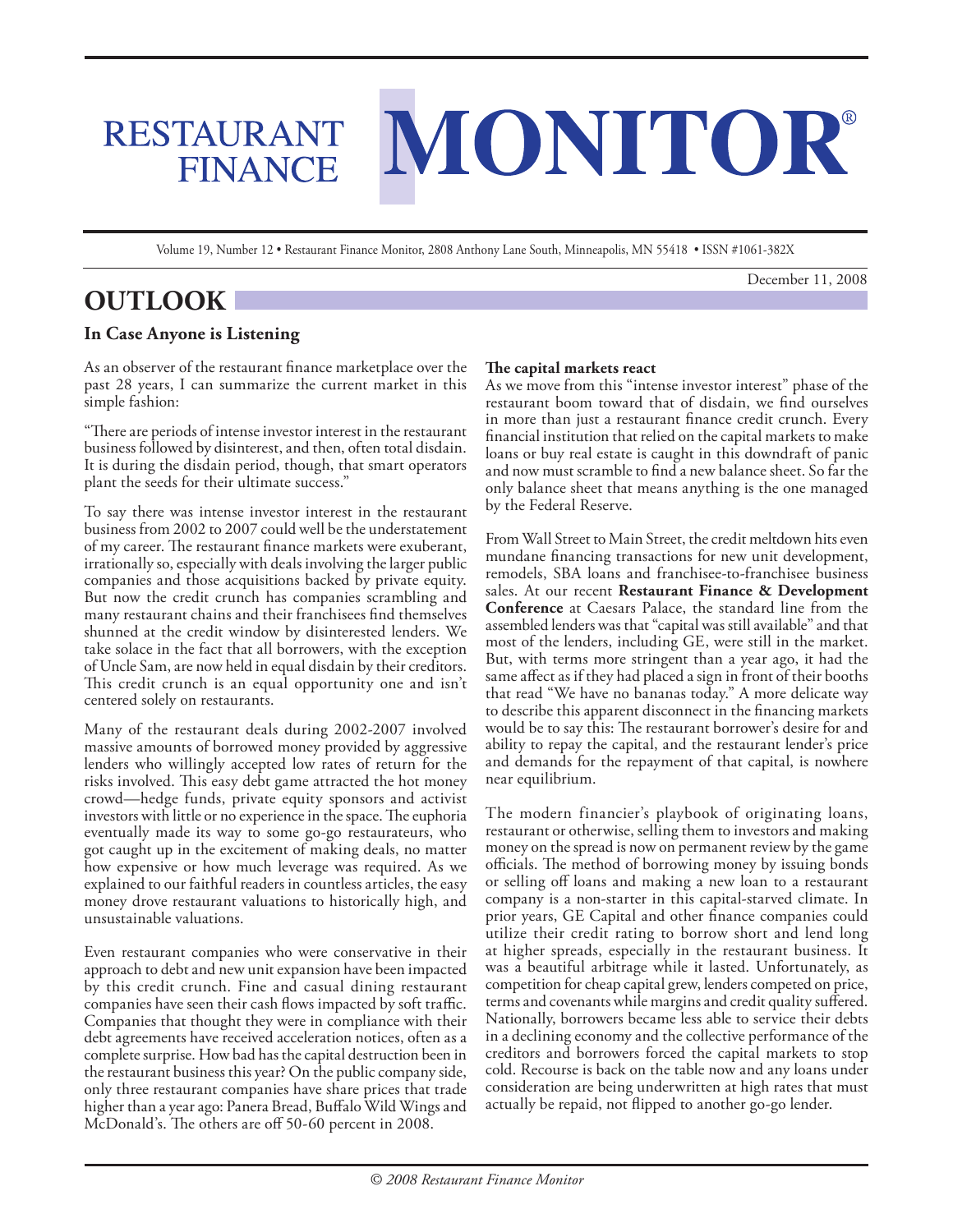# **OUTLOOK**

Despite this change in lender modus operandi, we expect many of the specialty restaurant lenders, including GE, will stay in the market in 2009, albeit some will stick around merely to massage their existing portfolios. Our wish is the lenders who stay in the restaurant finance world will lend forward in 2009 at least as much as they expect to collect in principal and interest during the coming year. That may be the case with GE Capital Solutions, Franchise Finance. There was discussion at the conference that GE's restaurant funding appetite might be in the \$2 billion range for 2009, which would be positive for those restaurant operators who've maintained a modicum of financial integrity. Wells Fargo also told conference goers they were able to lend more restaurant money in 2008 than they did in 2007, and that they are looking to add to that number in 2009.

## **The local bank option**

One idea percolating around the conference was that local banks might take up the slack left by the big finance companies. This remains a possibility, although it won't be as easy to accomplish as some say, especially in this climate. Restaurant debt can shift to banks, but it will be underwritten much tougher than before. One banker we spoke to at the conference doesn't expect the banks to be overly aggressive at underwriting new restaurant loans. "The fundamentals of most restaurant chains have to get better," he told me.

Fundamentals aside, local and regional banks have tightened the lending screws too. In a recent Federal Reserve survey of bank loan officers, 85 percent of domestic banks have tightened lending standards on commercial loans and 95 percent report they have tightened the costs of credit lines. If your credit is stellar and you have a positive local presence, go ahead and apply at the bank. But don't expect the local or regional banks to suddenly understand cash flow lending and restaurant collateral. They aren't wired that way.

Attorney Dennis Monroe, a restaurant finance specialist for the past 25 years, suggests presenting yourself to a bank as a small business—a business that has a huge growth potential and is backed by a superior management team. Instead of asking the bank whether or not they do restaurant lending, Monroe suggests that you ask the banker whether they will "look at small business or middle-market lending."

Jerry Thissen, president of National Franchise Sales, a business brokerage firm, thinks deals put together with solid operators who put up equity can get completed at banks." There is still an appetite for creditworthy deals at the local banks," says Thissen.

### **Surprise! Real estate is in demand**

The best opportunity in restaurant finance these days seems to be in the real estate category with sale-leaseback providers still holding capital for investment. The sale-leaseback providers who attended the conference, like Servant Investments, Cardinal Capital and National Retail Properties, were quick to say that they had money to invest and were eager to put it to work in the restaurant business.

And with more vacant real estate hitting the markets, another option for operators is to find vacant strip center locations or closed free-standing buildings and get help from that landlord. Real estate companies that presented at the conference's Sixty Second Deal Forum were eager to show vacant locations at a fraction of their original cost. "We think even more supply will present itself after the first of the year when some marginal operators are expected to close units," said Jerry Herman, an Ohio restaurant real estate specialist.

John Brodersen, a 29-unit Popeyes franchisee in Michigan and Wisconsin told conference attendees that during the past six months he has seen some of the best deals for real estate in his life. Brodersen said he will lease vacant locations with an option to buy and expects when the market picks up and lending resumes, he will have taken advantage of the current downturn. Other restaurant operators also report success in renegotiating leases that have a limited term remaining, as landlords would rather lower the rent to keep a tenant than have more vacant space on their hands.

#### **The franchisor to the rescue?**

On the franchise finance side, some franchisors are getting involved in meeting with lenders or organizing capital sources for their franchisees, especially for the ones who might buy their company stores. But most are loathe to lend money directly to franchisees or give up any portion of their royalty stream.

Dominos reports they are working with banks and other lending institutions to sell underperforming franchise stores or secure funding for franchisees who need capital. But, the company stops short of direct lending to them. During a recent conference call, Dominos CEO David Brandon said "It will never be my preference to provide financing to our franchisees and would rather keep our relationship with them focused on being the franchisor rather than their bank." Brandon later acknowledged that he doesn't want to see his franchisees fail, however, and said he would consider some short-term financial support and solutions including a "non-material level of bridge financing." In the Monitor lexicon of financial terms, that's code for "nothing."

Monroe suggests if franchisors are serious about helping franchisees, they would consider credit enhancements that can take other forms besides direct lending. These include limited guaranties, remarketing agreements, seller financing or pledging collateral. This financial support from the franchisor is essential, says Monroe, to keep funds flowing to the franchise system. Other short-term franchisor support generally means royalty relief. Most franchisors defer royalties rather than forgive them, although the impact of deferment is simply to increase the liabilities of the franchisee, making them more vulnerable in a continued downturn. Many franchisors also look the other way when it comes to compliance with development agreements, and allow the franchisees to postpone or defer new unit openings. (See "development agreements" article on page 6.)